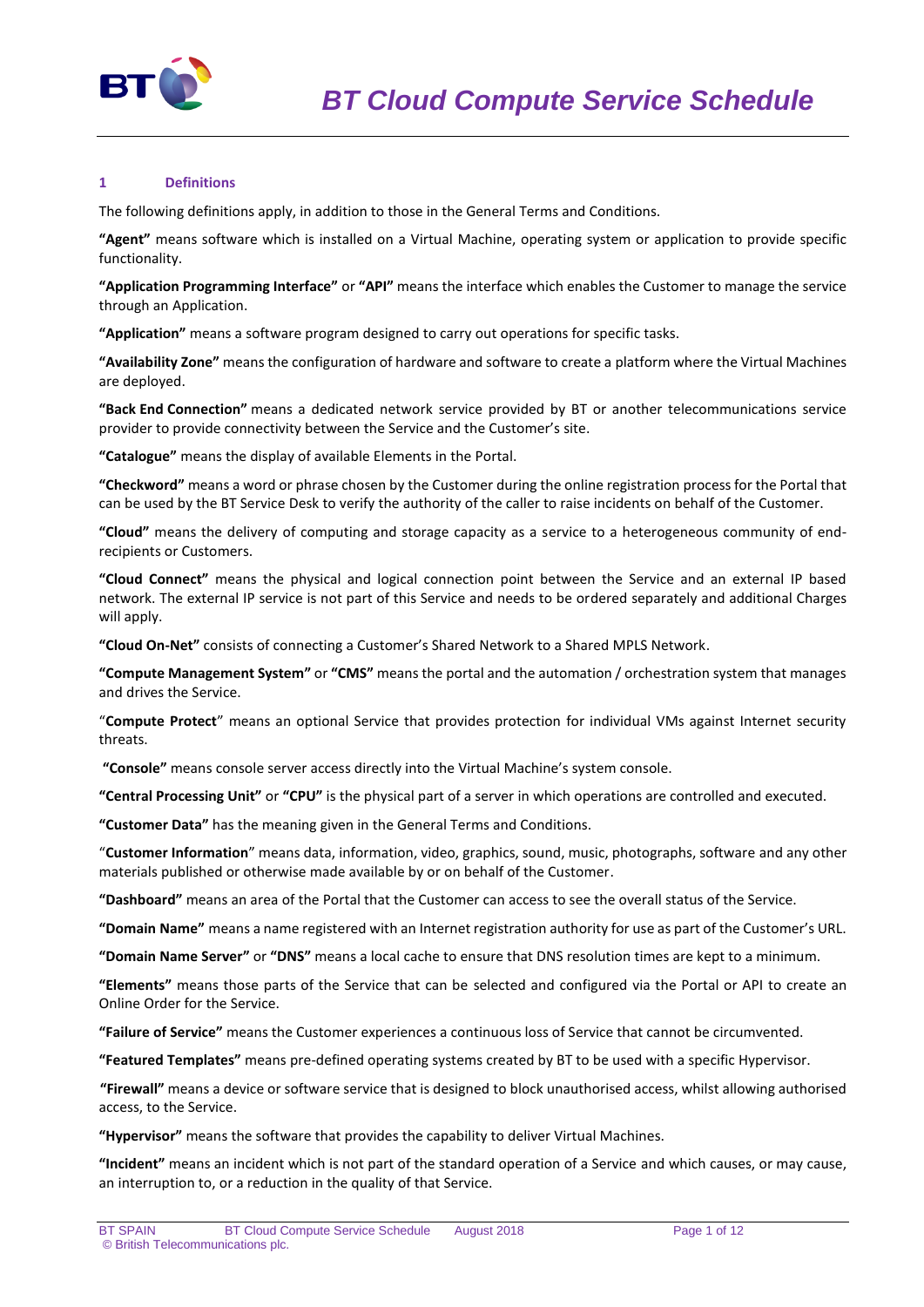

**"Incident Repair Service"** means the fault service set out in this Service Schedule.

**"Internet Protocol"** or **"IP"** means a protocol that was designed to interconnect networks and is part of a suite of protocols known as TCP/IP, where "TCP" means transmission control protocol, a reliable connection-based protocol.

**"Isolated Network"** means a virtual network that can be attached to a cloud server. It keeps a cloud server separate from other networks or the internet, or both.

**"ISO"** is the abbreviation for "International Organization for Standardization".

**"Load Balancing"** means the load balancing of incoming Internet requests between all Virtual Machine in a group, on a least connection, round robin or source IP basis.

**"Multi-Protocol Labelling Switching"** or **"MPLS"** means a virtual private network service which can be purchased from **BT.** 

"**Month**" means a calendar month.

**"My Templates"** means a Template that has been created for a single User account.

**"Network Time Protocol"** or **"NTP"** means a feature that enables the Customer to synchronise its servers with the central network Internet time.

**"Online Order**" means a Customer request for the Service. The Online Order is only available online via the Portal or API, in accordance with the process outlined in Clause 3.

**"Operating System"** means a set of software that manages computer hardware resources and provides common services for computer programs.

**"Planned Maintenance"** means any work that is planned in advance to be carried out by BT or on its behalf that causes the Service to be suspended.

**"Portal"** means the Compute Management System and the graphical user interfaces of the individual services made available via the Compute Management System.

**"RAM"** is the abbreviation for "random access memory and means the virtualised memory available to a Virtual Machine.

**"Service"** has the meaning given in Clause 2.1 as further described in this Service Schedule.

**"Service Desk"** means the facility provided by BT to handle enquiries and administration for the Service.

"**Service Level**" means the level of Service which is applicable to the Service, as set out in Clause 24.

**"Service Operational Data**" means all personal data provided by the Customer to BT which is operationally required for BT in order to contact the Customer for the provision of the Services and/or Products such as email addresses, contact names, site addresses, telephone and fax numbers.

**"Shared MPLS Network"** means a service where bandwidth is shared amongst customers so it depends on the traffic at any given time as to how much bandwidth a particular customer will get.

**"Snap Shot (Backup)"** means a copy of Customer Data in the Storage environments at a point in time.

**"Storage"** means storage for recording and storing information and data.

**"System Administrator"** means a person named by the Customer to be the Customer's point of contact with BT for matters relating to the management of the Service.

**"Template"** means a reusable configuration for Virtual Machines.

**"Utility Rate Card"** means information available via the Portal that shows the Charges for the Elements of the service on an hourly basis.

**"Uniform Resource Locator"** or **"URL"** means a locator, which is the full address for the Customer's website.

**"User ID"** means the identification number provided to the Customer by BT for the purposes of security in the provision of the Service.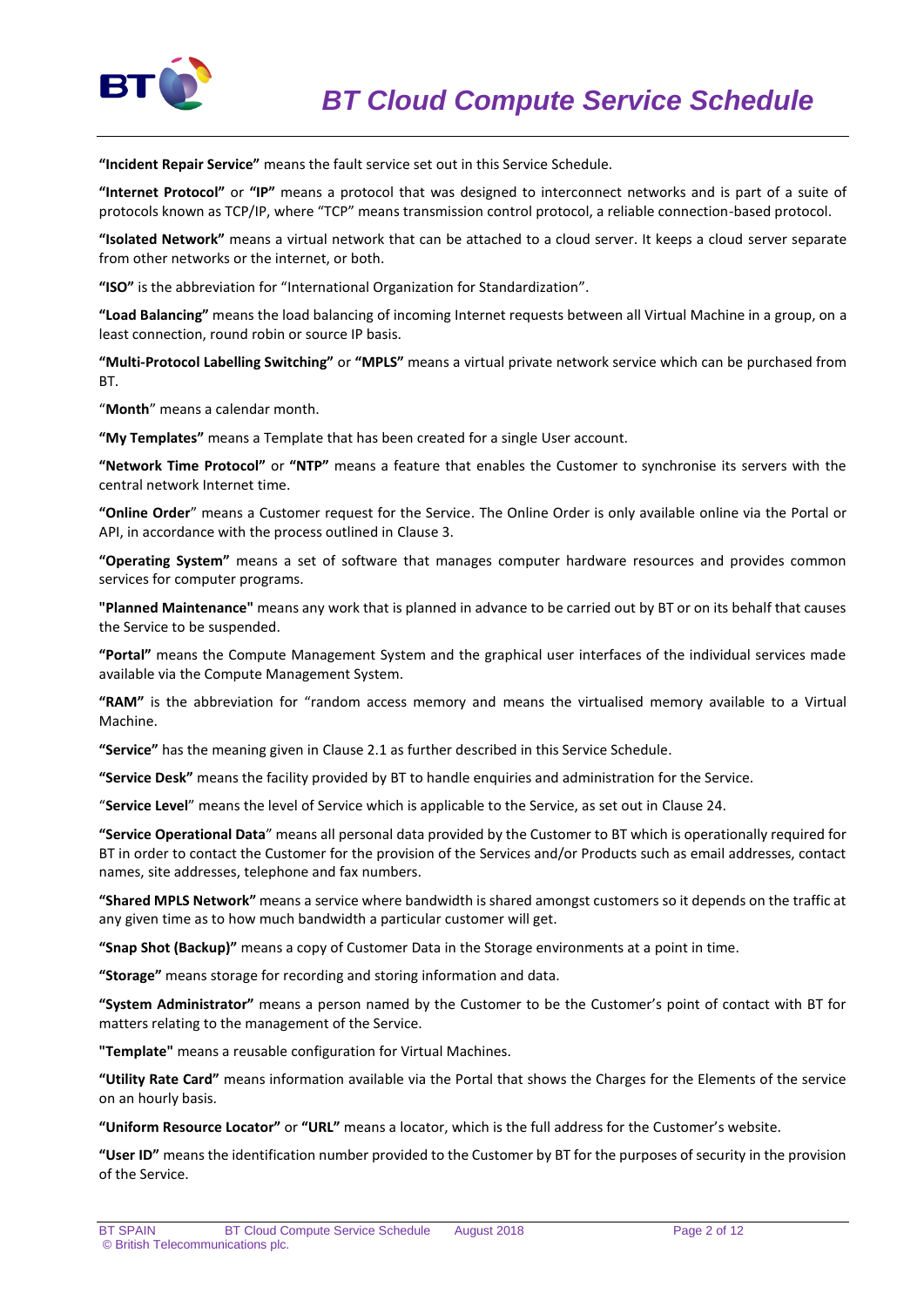

**"Virtual Machine"** or **"VM"** means a self-contained operating system that functions as a separate server.

**"VM Snapshot"** has the meaning given in Clause 4.15.

## **2 Service Summary**

BT Cloud Compute is a Cloud based service providing the Customer with a self-service capability to browse, select, provision, and manage virtual infrastructure including a Virtual Machine, network, Storage and security.

## **3 Service Components**

- 3.1 The Service comprises access to a Portal (including a catalogue to select the Elements of the virtualised infrastructure) and Availability Zones in which to deploy the Virtual Machine.
- 3.2 The Availability Zone is the platform where the Customer's Online Order is deployed. Once the Customer selects the Elements they will be automatically provisioned within the Customer's chosen Availability Zone.
- 3.3 Elements within the Catalogue show the options available to the Customer when completing the Online Order. As the Service evolves and the number of Availability Zones increases, the number, type and detailed specifications of the Elements will vary and may be updated by BT.
- 3.4 The Customer may subsequently add to and/or remove any Elements it has ordered via the Portal, using the Online Order.
- 3.5 The Portal will show the up-to-date list of available Elements and Availability Zones. The Portal will show the prevailing Charges for Elements.

# **4 Service Elements**

The following Elements may be available within an Availability Zone. In some cases multiple Elements may be available within the same Availability Zone:

#### **4.1 Firewall per Isolated Network**

The Customer may add, delete and/or change:

- (a) access control lists,
- (b) port forwarding rules and
- (c) virtual private networks access (VPN)

# **4.2 Network**

- 4.2.1 The standard network service used by BT to deliver data to and from the Service is the Internet.
- 4.2.2 The Customer may order additional BT (or other licensed operators) networks but these need to be ordered separately from the Service and are subject to separate conditions and Charges. Additionally, a Cloud Connect or Cloud On-Net service as set out in Clause 5 will be required and should be ordered through the Portal.

# **4.3 Internet**

- 4.3.1 All Internet service usage (data in and out) is charged at the Utility Rate Card which is displayed in the Portal. Internet service usage Charges are charged for data usage in and out of the Service. Data transfer speeds may vary.
- 4.3.2 The Customer acknowledges that:
	- (a) the Internet is independent of the Service and BT has no responsibility for provision of the Internet; and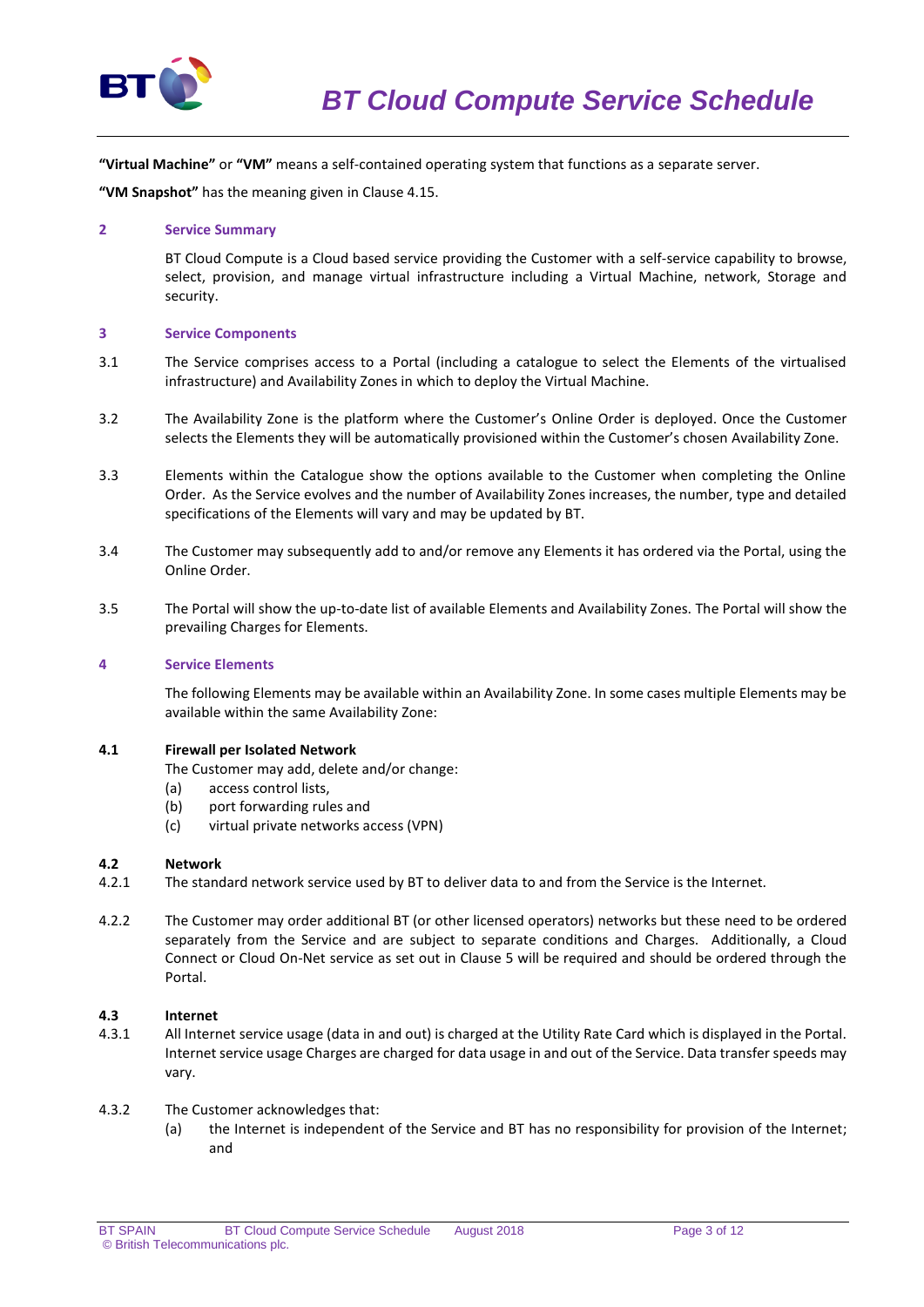

(b) use of the Internet is solely at the Customer's risk and subject to all applicable laws. BT has no responsibility for any information, software, services or other materials obtained, downloaded, shared and transmitted by the Customer using the Internet.

# **4.4 Load Balancing**

- 4.4.1 The Service supports creation of a load balanced groups of Virtual Machines with the choice of the following load balance options:
	- (a) Round Robin
	- (b) Least Connection
	- (c) Source IP
- 4.4.2 Load balancing is performed at the public IP Address level and therefore all Virtual Machines will share the same IP address. Additional Virtual Machines outside of the load balancing group are subject to additional public IP Addresses (which must be ordered separately) and any additional applicable Charges.

# **4.5 IP Addresses**

- 4.5.1 A single public IP address is deployed per Online Order for those Elements that require public IP addressing. Following deployment the Customer may request additional IP Addresses which will be subject to a separate Online Order and additional Charges.
- 4.5.2 IP addresses allocated to the Customer are only for use in connection with the Service. All title and rights in those IP addresses, including the right to recover or change such IP addresses, belong to BT or its applicable suppliers and BT cannot transfer any title or rights in any IP address to the Customer. The Customer cannot sell or agree to transfer them to anyone else. On the termination of the Agreement or the Service, for any reason, the Customer must immediately cease using the IP addresses.

# **4.6 Virtual Machine**

- 4.6.1 The Service enables the Customer to self-provision their virtual infrastructure through the use of the Portal or an API. Using the Portal, the Customer selects the Elements it requires in order to provision the Virtual Machine. The Catalogue specifies the Elements that are available to create the Virtual Machine. The following standard Elements are available in order to create a Virtual Machine:
	- (a) Operating System via a Template or ISO;
	- (b) Compute components vCPUs, vRAM, C drive / root storage etc. ;
	- (c) Additional storage;
	- (d) Affinity rules;
	- (e) Network.
- 4.6.2 Other Elements are available after the Virtual Machine has been created.

# **4.7 Hypervisor**

The Service can support a number of different Hypervisors. The Hypervisor which is used will depend on the Availability Zone selected by the Customer. The Hypervisor provides the capability to deliver a Virtual Machine.

# **4.8 Operating System**

In order to build the Service the Customer must first select the Operating System for the Virtual Machine being created. The Operating Systems are presented to the Customer as templates. The choices available are dependent upon the Catalogue and are defined as "Featured Templates", "My Templates", and "ISOs" (ISO Images). With the exception of Microsoft Operating Systems, the Customer is required (where appropriate) to provide a valid license key, obtained from the software vendor or software vendors representative. Featured Templates represent pre-defined Operating Systems created by BT and vary dependent upon Hypervisor compatibility. The choice of Operating Systems will be displayed for the Customer to select.

# **4.9 My Templates**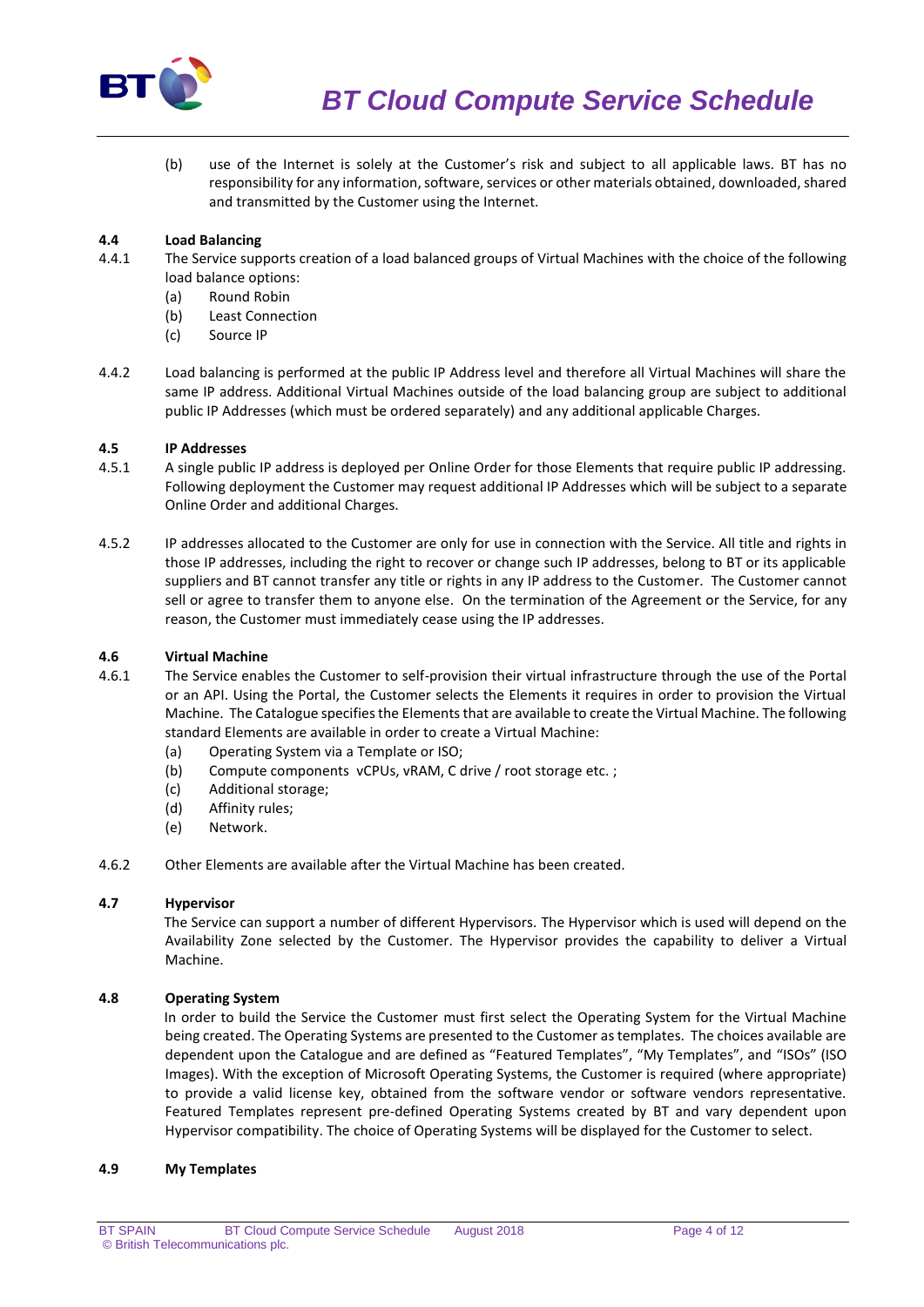

"My Templates" are templates that have previously been created or uploaded by the Customer and saved. They may have been originally created as "Feature Templates" and then saved by the Customer or previously created by the Customer by uploading their own template or directly from an ISO image.

# **4.10 ISO Images**

Where a particular Operating System is not shown within Featured Templates but required by the Customer, the Customer can create one from an ISO image.

## **4.11 Virtual Machine Type**

The Customer will select a Virtual Machine from the Virtual Machine attributes displayed within the Catalogue. A build consists of a number of processors, amount of RAM, C: drive / root storage. To increase or decrease the size of the Virtual Machine (in terms of CPU and RAM), the Customer must either build a new Virtual Machine or modify the current Virtual Machine via a separate Online Order. This process is simplified as the existing server can be copied and either saved as a Template or reinstalled on to a larger (or smaller) Virtual Machine as required.

## **4.12 Storage (C: / root)**

- 4.12.1 The Virtual Machine will include storage allocation, a C:/ root drive where the Operating System will reside.
- 4.12.2 Additional Storage may be added in the form of additional drives. A number of different size drives are made available with an option for a Customer defined disk. Additional disks can be added and are subject to a separate Online Order and additional Charges

## **4.13 Common Services**

If required, BT can supply Domain Name Server (DNS) for DNS lookup only and Network Time Protocol (NTP). These items are included in the Charges for the Service.

#### **4.14 Snap Shot (Backup)**

- 4.14.1 Snap Shots provide back up for the Service. The Customer may take a point in time "copy" of the VM disk volumes.
- 4.14.2 Snap Shots are defined per Virtual Machine disk volume and can be manually initiated or scheduled as required by the Customer. The Customer may define how often and when a Snap Shot is taken or instantly take a Snap Shot when required.
- 4.14.3 Each Snap Shot is a copy of the disk volume stored within the same data centre environment as the original Customer Data.
- 4.14.4 Snap Shots will be listed within the same area as the requests and can be restored by selecting the desired snap and selecting restore.
- 4.14.5 The number of Snap Shots held within the system is set based on the schedule chosen for those Snap Shots. When the maximum number is reached as defined by the schedule then the Snap Shots are deleted based on a first in first out basis. If a manual Snap Shot is taken not using the schedule then this Snap Shot will be held until the Customer deletes it or the Service is terminated.

## **4.15 VM Snap Shot**

4.15.1 A VM Snap Shot will record the state and data of a VM at a particular point in time, so the same state can be returned to repeatedly if required. The VM Snap Shot is not a copy of the VM's disk volume but a change log file from the moment in time when the VM Snap Shot was taken.

# 4.15.2 The Customer

- (a) may take a Snap Shot of a VM at any time and revert to that Snap Shot at any time.
- (b) may take a maximum of three (3) VM Snap Shots per VM;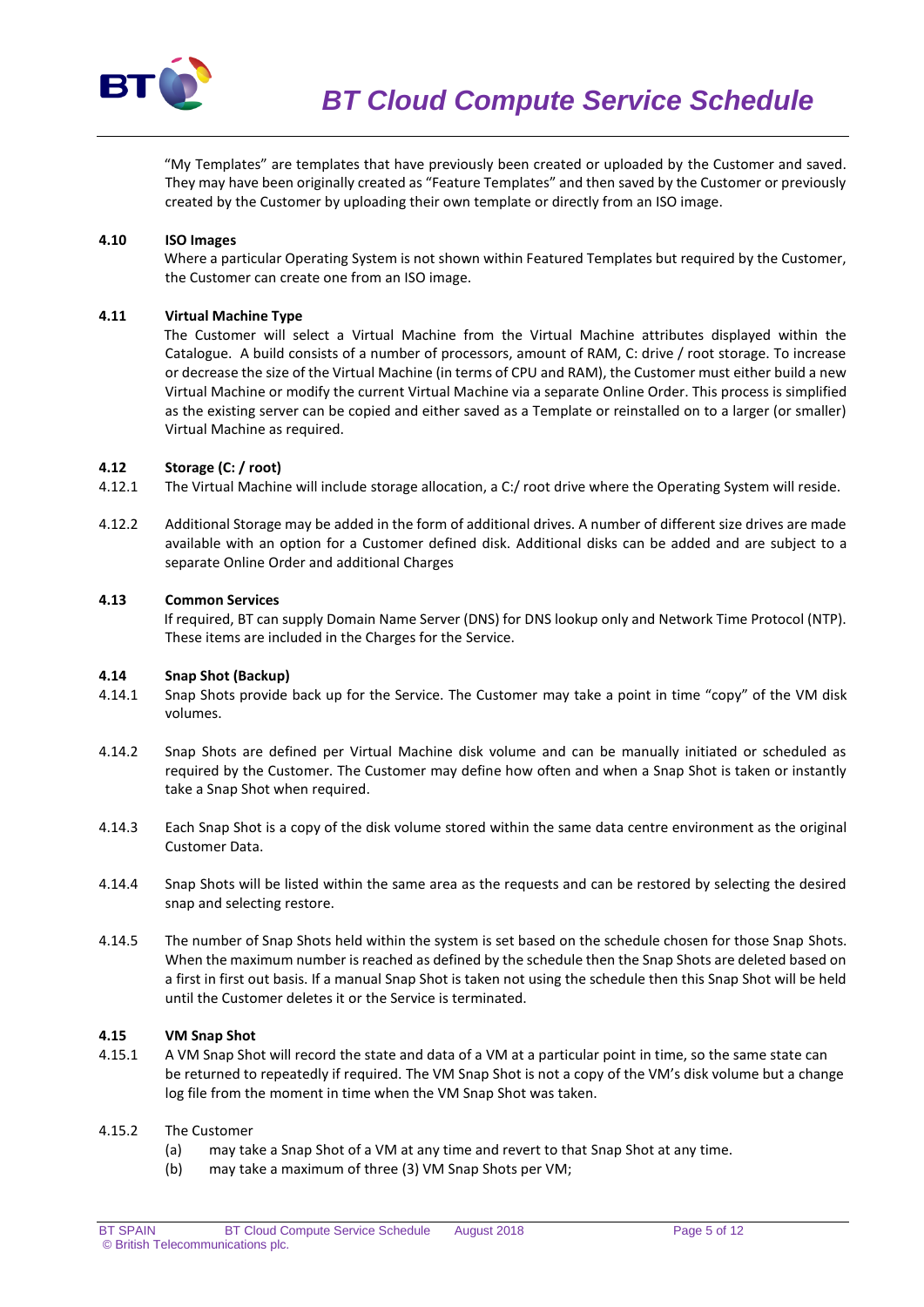

- (c) will delete a VM Snap Shot before a new one may be taken, once the maximum number is reached;
- (d) will not use a VM Snap Shot as a backup service; and
- (e) will remove a VM Snap Shot when it is no longer required in order to minimise its effect on the performance of the VM.

## **4.16 Compute Protect**

As protection for individual VMs against Internet security threats the Customer may order Compute Protect as optional Service. Compute Protect is subject to separate terms to be accepted on the Portal when ordering this Service.

## **5 Back End Connection**

- 5.1 A Back End Connection is the connection of a WAN service to the Service. The WAN connection can be a physical network connection provided by BT (or another licensed operator) or a connection from another BT platform delivered within the same data centre. The connectivity between the Back End Connection and this Service is achieved through Cloud Connect or Cloud On-Net. Cloud Connect provides the ability to connect the Service to external IP services through the provision of an external connection / port. Cloud OnNet represents a shared Global MPLS service delivered by BT directly to the Service for which different bandwidth options are made available through the Portal for the Customer to purchase.
- 5.2 A Back End Connection and the connectivity to the external IP service via Cloud Connect or Cloud On-Net is not part of the Service and must be ordered separately by the Customer and is subject to separate conditions and Charges.

#### **6 Commencement and Term**

- 6.1 The Agreement is effective once the Customer submits an Online Order on the Portal.
- 6.2 The Service will commence on the Operational Service Date.

## **7 Technical Requirements**

The Customer is required to have Internet access, all computer hardware, software and telecommunications equipment and services necessary to access and use the Service.

#### **8 BT Service Management Boundary (SMB)**

BT's responsibility for the Service is for the management of the Elements in the combination ordered by the Customer but the Operating System is outside the SMB unless specifically described within the Catalogue. BT will have no responsibility for the Service (including any responsibility to meet any Service Levels) outside the Service Management Boundary.

#### **9 Ordering Process**

- 9.1 The Customer is responsible for opening an account with BT to gain access to the Portal to enable online ordering.
- 9.2 On receipt of an Online Order BT will configure the Service as defined by the Customer. Once the Online Order is configured the OSD occurs and the Customer can start using the Service.

### **10 In Life Management**

The Portal operates a Dashboard that allows the Customer to see how many Virtual Machines are running, and Storage and networks provisioned.

### **11 Virtual Server Management**

The Customer may select an individual Virtual Machine and stop, start or restart the Virtual Machine using the Dashboard. The status of the Virtual Machines will be shown on the Dashboard as "running" and "stopped" Virtual Machines. In addition the Customer can gain Console access to each of the individual Virtual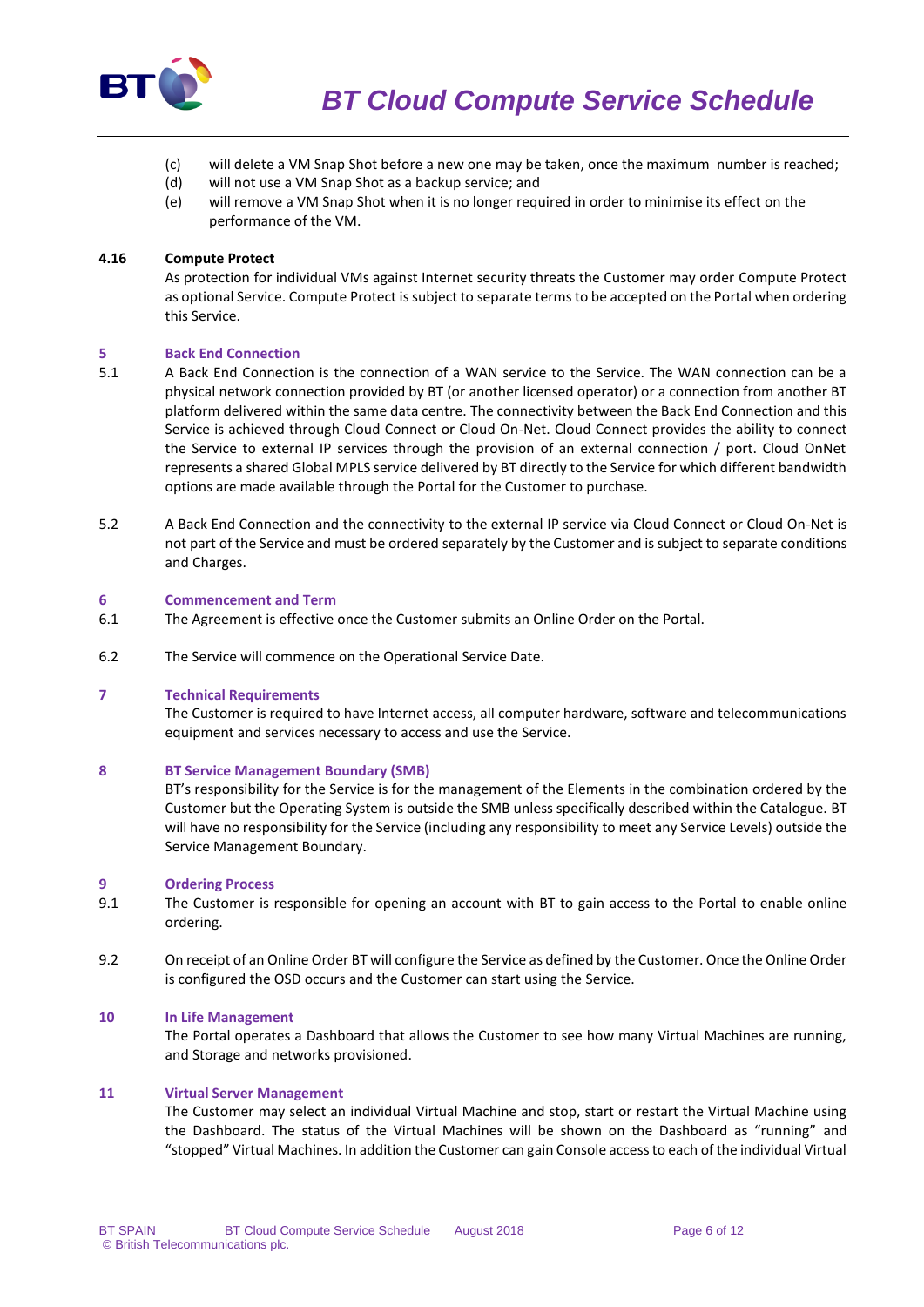

Machines and/or create a remote management connection to the Virtual Machine in order to carry out administration functions.

## **12 Firewall Management**

In order for the Virtual Machines to be accessible by the Customer over the Internet, the Customer is responsible for ensuring they set up Firewall access list and port forwarding rules.

### **13 Reporting**

Virtual Machine utilisation reports are provided within the Portal showing the CPU and RAM utilisation of each Virtual Machine.

### **14 Service Management**

#### **14.1 Service Desk Support**

14.1.1 BT will provide a Service Desk operating 24 hours per day, seven days per week, including national, public or bank holidays, which will receive and record Service incident reports from the Customer.

## **14.2 Incident Repair Service**

- 14.2.1 If BT detects, or if the Customer reports an Incident to the Service Desk, BT will respond to the Incident without undue delay. BT will perform tests to determine the cause of the Incident, and will notify the System Administrator by telephone or e-mail.
- 14.2.2 The Service Desk will keep the Customer updated at regular intervals until the Incident is resolved.
- 14.2.3 BT will raise additional Charges for work performed and money spent to address incidents resulting from Service failures caused by the Customer on a time and material basis at the prevailing Charges.
- 14.2.4 If the Customer asks BT to perform any additional work this will be subject to prior written agreement between the Parties and additional Charges will apply.

#### **15 Planned Maintenance**

The Customer acknowledges and accepts that occasionally BT may have to carry out routine or emergency maintenance, updates and other procedures for reasons of health, safety, security or otherwise to protect the Service, and which may cause a disruption to the Service, ("Planned Maintenance"). BT will provide the Customer with as much prior notice as practicable with respect to Planned Maintenance.

#### **16 Service Updates**

BT may make updates to the Service from time to time provided that such updates do not materially decrease or impair performance of the Service.

#### **17 Security**

- 17.1 The Customer is responsible for the security and proper use of all User IDs, Checkwords and passwords. BT reserves the right to suspend access to the Service at any time if BT has reason to believe that there is, or is likely to be, a breach of security or misuse of the Service. BT will notify the Customer as soon as possible after it has done so.
- 17.2 The Customer must immediately inform BT if there is any reason to believe that a User ID, password, or Checkword allocated by BT has, or is likely to, become known to someone not authorised to use it or is being, or is likely to be, used in an unauthorised way.
- 17.3 BT reserves the right to require the Customer to change any or all of the Checkwords or passwords associated with the Service and used by the Customer in connection with the Service.
- 17.4 The Service is delivered within a secure BT data centre with a security policy for the protection of Site, infrastructure and network. Although BT will use reasonable care and skill in carrying out its obligations under this Agreement in accordance with BT's security policy, it is not possible to guarantee that all instances of fraud, misuse, unwanted or unauthorised activity or access to the Customer's Information will be prevented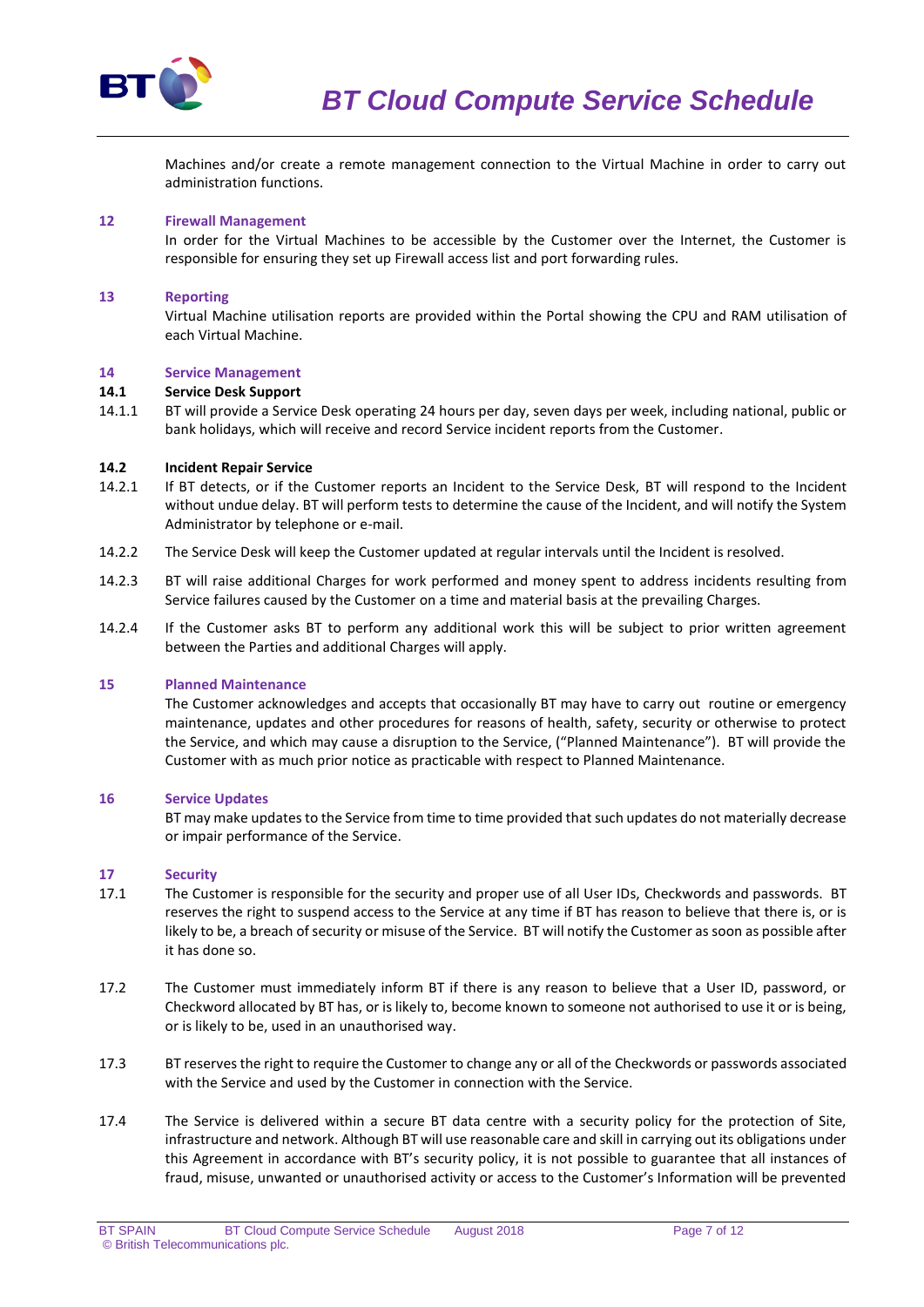

or detected. Whenever BT becomes aware that security has been compromised, BT will take actions in order to limit any further occurrences of fraud, misuse, unwanted or unauthorised activity or access to the Customer's Information. Nevertheless, BT accepts no liability for any such incidents, or for any loss or damage suffered by the Customer. The Customer shall therefore take responsibility for the security of the Customer Information, Content and application of security policies designed to prevent unwanted or unauthorised activity or access to the Customer's Information.

# **18 Processing of Personal Data**

- 18.1 BT or its sub-processor will Process the Customer Personal Data for the BT Cloud Compute Service as set out in this Schedule for as long as BT provides the BT Cloud Compute Service and for as long as BT may be required to Process the Customer Personal Data in accordance with applicable law. Any personal Data that may be collected and processed by BT (including payment data) is subject to the data protection provisions as set in the General Terms and Conditions.
- 18.2 The nature and purpose of the Processing of Customer Personal Data by BT includes for:
	- billing and invoicing; and
	- incident response and escalation.
- 18.3 The types of Customer Personal Data Processed by BT or its sub-processors or the Customer may be:
	- website or IP address;
	- name;
	- address;
	- telephone number;
	- email address;
	- job title;
	- company name; and
	- contact records.

This list is not exhaustive as the Customer will specify what Customer Personal Data is Processed.

- 18.4 The Customer Personal Data may concern the following categories of Data Subjects:
	- Customer employees;
	- Customer's customers or third parties; and
	- any Data Subject (as controlled by the Customer).

This list is not exhaustive as the Customer will specify what Customer Personal Data is Processed.

- 18.5 BT may also send the Customer additional information concerning the Service, or related services. This information will typically be sent to the Customer Contact, involved in the procurement or management of the Service.
- 18.6 BT will have no access to the Customer Information stored by the Customer.
- 18.7 The location and access points of the Customer Information are defined by the Customer and as such the Customer needs to ensure compliance with relevant laws and regulations.
- 18.8 BT will not change the country where the Customer Information resides without providing notice to the Customer, unless required to do so in order to comply with applicable laws and regulations.

#### **19 The Customer's Responsibilities**

19.1 The Service does not provide the Customer with any backup software other than that which is provided within the Operating System. If the Customer has ordered the BT Snap Shot Backup Element from the Catalogue BT will provide this Service Element to allow the Customer to backup data. However, the data backed up using this Service Element is entirely the Customer's responsibility and BT does not assume responsibility and/or liability for the quality of such data.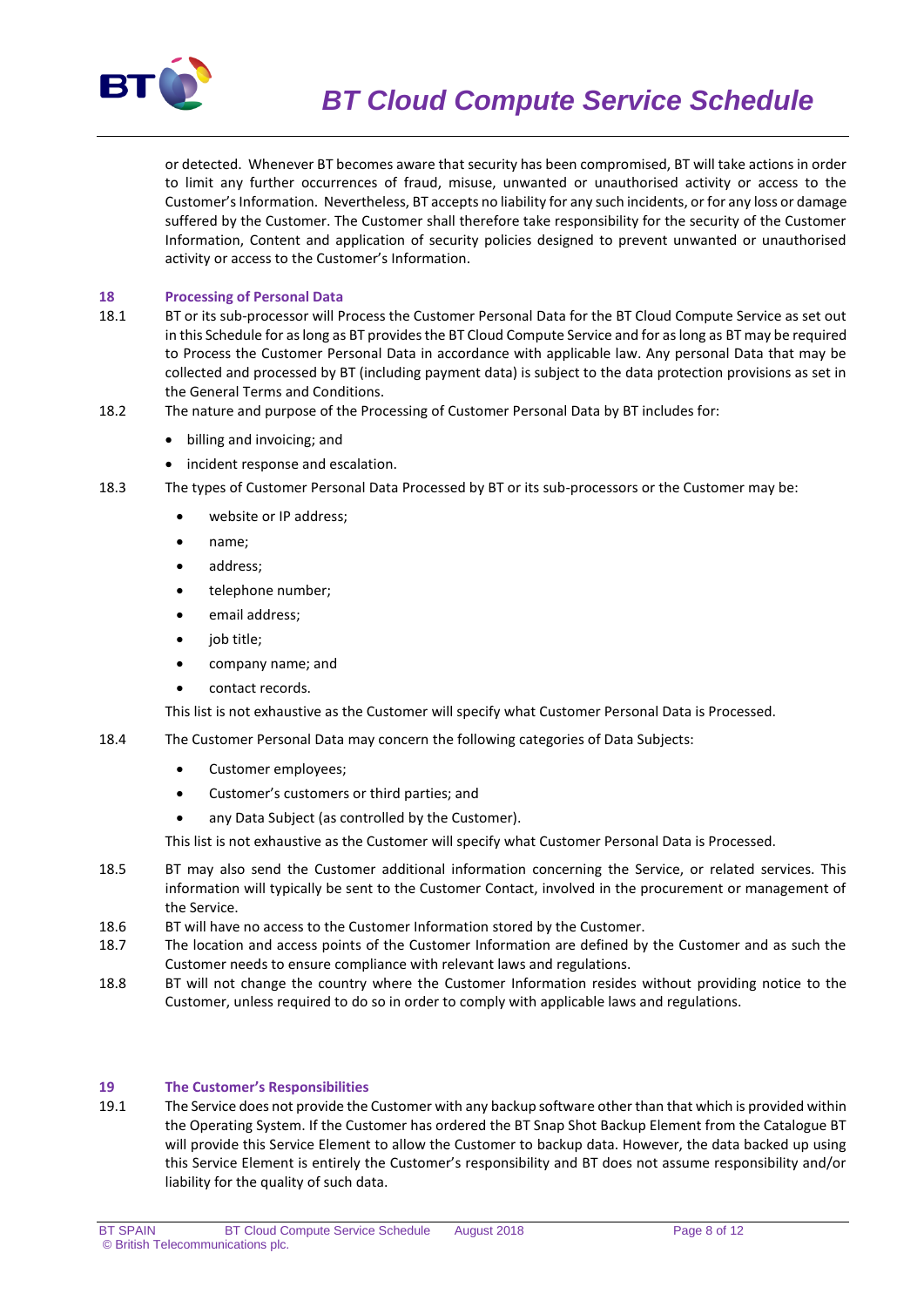

- 19.2 The Customer acknowledges and agrees that use of Snap Shots does not provide complete data protection. If complete data protection is required, the Customer acknowledges and agrees that it is the Customer's responsibility to ensure that it has data replicated or protected through additional means implemented by the Customer separately from the Service.
- 19.3 The Service is provided solely for the Customer's own use including use by Users and the Customer will not assign, resell, reproduce, copy, duplicate, transfer, lease, distribute, display, disclose, trade or otherwise commercially exploit the Service (or any part thereof) for any purpose, or otherwise make the Service available to any third party except Users.
- 19.4 The Customer is solely responsible for any obligation or liability arising out of transactions of any kind entered into between the Customer and any third party accessing or relying on the Service, Customer Information, or third party Information. BT will not be a party to, or in any way responsible for, any transaction between the Customer and any third party.
- 19.5 The Customer is responsible for the creation, design and maintenance of all Customer Information.
- 19.6 The Customer will ensure that the Customer Information and any third party Information does not include any information or material, which could be illegal or could lead to a legal dispute.
- 19.7 The Customer irrevocably and unconditionally agrees to indemnify and keep indemnified and to hold BT, BT Group Companies and their officers, directors and employees harmless against claims, losses, damages, costs, expenses and liability arising from or in connection with:
	- (a) any Customer Information, third party Information or other content or communication sent, provided or stored in connection with the Service;
	- (b) the installation, maintenance or use of any software or other material installed by or on behalf of the Customer;
	- (c) any injury to persons, or damage to the Site or the BT Equipment used for the provision of this Service or other equipment belonging to BT or a third party which is located on the Site, as a result of action taken by or on behalf of the Customer;
	- (d) any actions taken by or on behalf of the Customer with respect to the Firewall; or
	- (e) any breach of confidence or infringement of intellectual property rights.
- 19.8 The Customer is solely responsible for all aspects of Customer Information which are not specifically set out in this Service Schedule as being BT's responsibility.
- 19.9 The Customer is responsible for providing all computer hardware, software and telecommunications equipment and services necessary to access and use the Service, other than as specified as a BT responsibility in this Service Schedule.
- 19.10 The Customer warrants that it is the owner of any domain name they use within the Service, or that it is duly authorised by the owner of, any trade mark or name that it wishes to use as its Domain Name and use as part of its URL.
- 19.11 The Customer must not use a Domain Name or URL that infringes the rights of any person in a corresponding trade mark or trade name or otherwise.
- 19.12 BT reserves the right to require the Customer to select a replacement Domain Name or URL and may either refuse to provide or may suspend the Service if, in BT's opinion the Domain Name or URL is, or is likely to be, offensive, abusive, defamatory, obscene, illegal or otherwise actionable at law.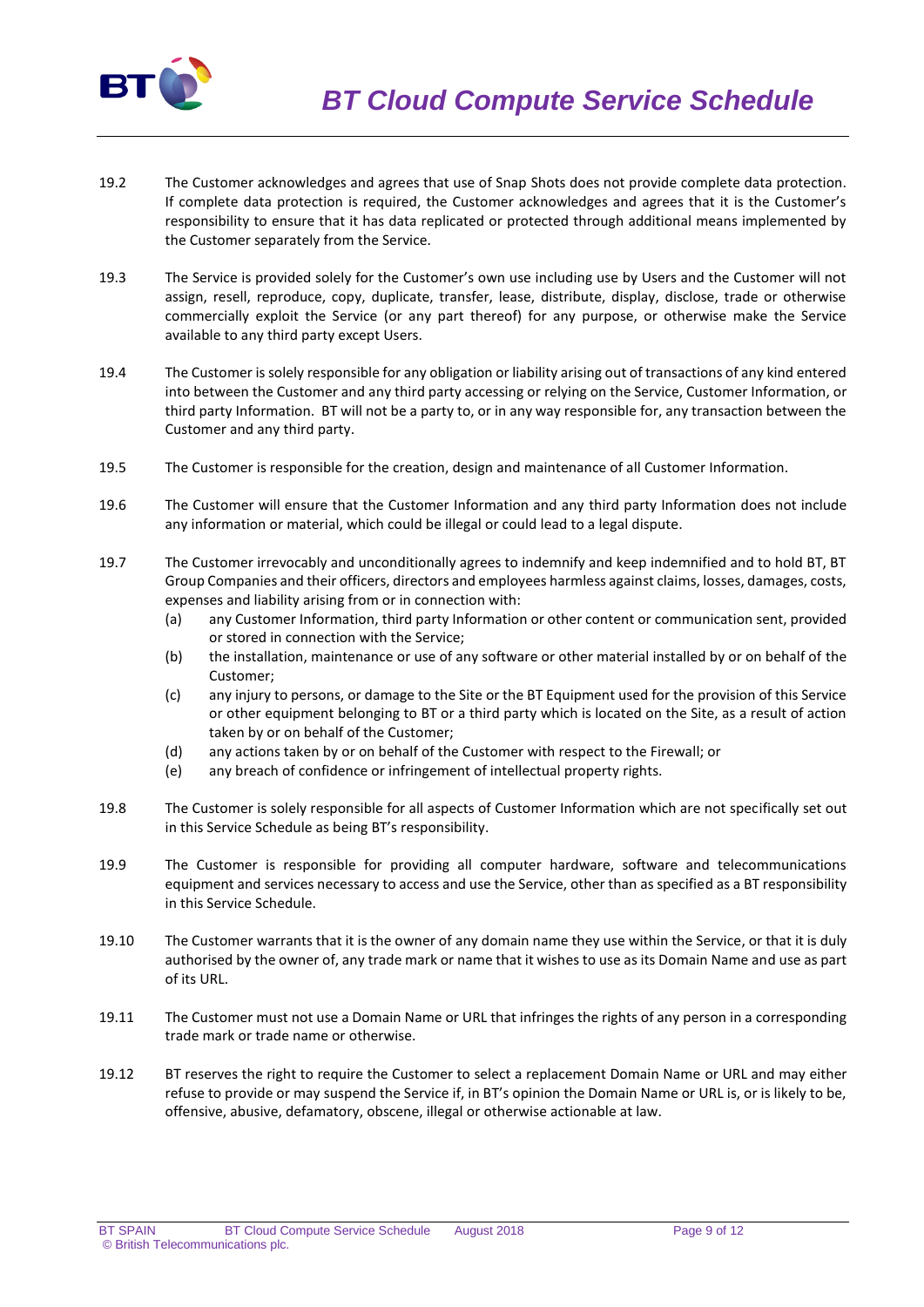

- 19.13 The Customer is responsible for ensuring that the System Administrator will report all service repair incidents using the reporting procedures notified to the Customer by BT, and will be available for all subsequent Incident management communications.
- 19.14 The Customer will comply with the provisions of any Software licences provided with or as part of the Service administer.
- 19.15 The Customer is responsible for ensuring that the System Administrator will report all service repair incidents using the reporting procedures notified to the Customer by BT, and will be available for all subsequent Incident management communications.

# **20 BT's Acceptable Use Policy**

- 20.1 The Customer is solely responsible for all aspects of Customer Information which are not specifically set out in this Service Schedule as being BT's responsibility. The Customer acknowledges that it has read and agrees to be bound by and to ensure that any Users will comply with this BT Acceptable Use Policy ("AUP") and generally accepted Internet standards.
- 20.2 The Service must not be used:
	- (a) fraudulently or in connection with a criminal offence under the laws of any country where the Service is provided;
	- (b) to send, receive, upload, download, use or re-use any information or material which is offensive, abusive, indecent, defamatory, obscene or menacing, or in breach of confidence, copyright, privacy or any other rights;
	- (c) in contravention of any instructions that BT has given under the Agreement;
	- (d) to cause annoyance, inconvenience or needless anxiety;
	- (e) to send or provide or receive unsolicited advertising or promotional material;
- 20.3 The Customer must not use a Domain Name which infringes the rights of any person in a corresponding trade mark or name.
- 20.4 If the Customer or anyone else, (with or without the Customer's knowledge or approval) uses the Service in contravention of the AUP; or uses the Service in any way which, is, or is likely to be, detrimental to the provision of the Service to the Customer or any other customer and fails to take corrective action within a reasonable period of receiving notice from BT, then BT can treat the contravention as a material breach and as such BT may either suspend the Service or terminate the Service pursuant to the General Terms and Conditions. If Service is suspended it will not be restored until the Customer provides an acceptable assurance that there will be no further contravention.

# **21 Charges**

- 21.1 Charges for the Service are set out in the Portal.
- 21.2 BT will invoice Charges on or after the dates set out below:
	- (a) One-off Charges on the OSD of the relevant Online Order;
	- (b) Usage or other recurring Charges on the OSD and thereafter monthly in arrears.
- 21.3 Charges for some of the Service are calculated on an hourly basis against the prevailing Utility Rate Card on the Portal. Usage Charges will apply as shown on the Utility Rate Card on the Portal.
- 21.4 The Customer may also purchase monthly allowances for example, CPU hours and /or RAM hours, paid for in advance, which are subtracted from the utility Charges. Any unused allowances will be carried forward to the next invoice. Terminating the monthly allowance will result in the loss of any accrued / residual allowances.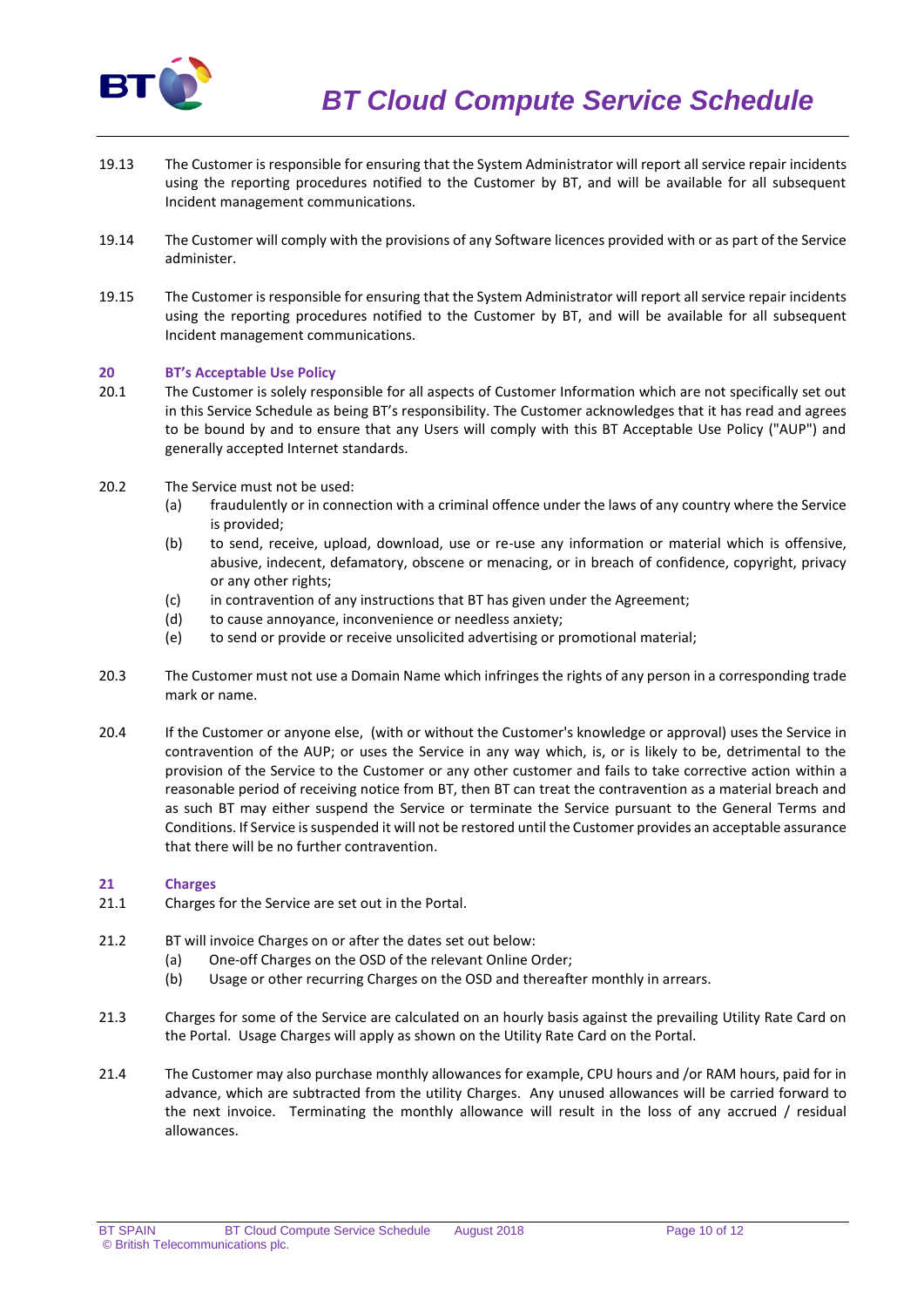

- 21.5 BT may invoice the Customer for Charges for investigating Customer reported Incidents where BT finds no Incident or that the Incident is outside the Service Management Boundary.
- 21.6 BT may at any time review the Charges for the Service and will provide the Customer with 30 days' prior written notice of any such change in Charges. If the Customer objects to the change in Charges it may exercise its termination rights under this Service Schedule.
- 21.7 Notwithstanding any other provision in the Agreement, BT may delay or bring forward the sending of invoices to coincide with billing cycles from time to time. The Customer acknowledges that the first and last invoice in relation to a particular Service may include Charges due for more or less than one complete billing cycle according to when such Service is connected and/or terminated.

# **22 Termination of Service**

- 22.1 The following Clause will replace and supersede any termination for convenience conditions as set out in the General Terms and Conditions.
- 22.2 The Customer may terminate Elements from the Service or the entire Service via the Portal at any time and without prior notice, provided that the Customer agrees:
	- (a) to pay any outstanding Charges or interest properly due and payable for each Element up to the date of termination; and
	- (b) that there will be no refund of Charges which have been paid in advance.
- 22.3 BT may terminate this Agreement or the Service at any time by giving at least 90 days' notice to the Customer and BT shall during this termination period maintain the level and quality of Services provided by BT until the effective termination date and shall not undertake any actions limiting Customer's ability to migrate the Customer Information.
- 22.4 At the effective termination date the Customer will lose all access to the Service and any portions thereof, including, but not limited to its account on the Portal and the Customer Information stored on the Service. In addition, upon termination for any reason whatsoever, BT will have the right to immediately delete, without notice the Customer Information. Therefore the Customer hereby acknowledges and accepts to have retained copies of its Customer Information or to migrate all its Customer Information before the effective termination date. BT shall not be liable for any loss or damage which may be incurred by the Customer or any third parties as a result of such deletion from the effective termination date.

#### **23 Suspension of Service**

- 23.1 BT may suspend Service(s) or terminate this Agreement immediately on notice to the Customer where the Customer is in material breach of this Agreement and if the breach is capable of remedy, fails to remedy the breach within a reasonable time of being requested by BT to do so.
- 23.2 Where a Service is suspended because the Customer is in material breach of this Agreement, the Customer must pay the Charges for that Service until this Agreement is terminated.

#### **24 Service Level**

- 24.1 BT aims to provide the Service within an availability target of 99.95%. For the avoidance of doubt the Portal is not included within this availability target.
- 24.2 If BT fails to meet the availability target of 99.95% then the Charges for the affected Service will be credited as follows:

| <b>Availability Target</b>                                   | <b>Credit</b>            |
|--------------------------------------------------------------|--------------------------|
| For every reported instance Incident that BT is below target | 1 day's recurring Charge |